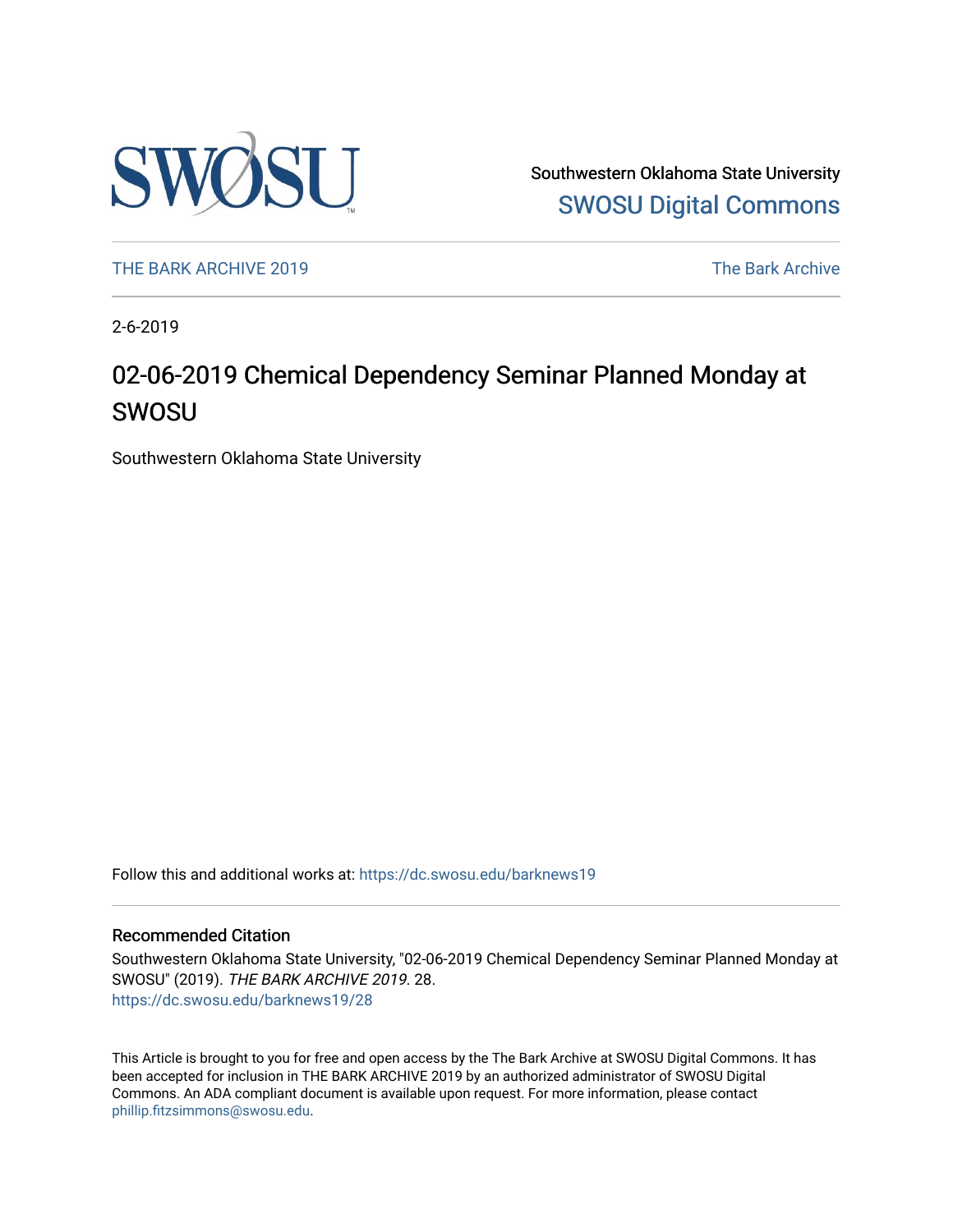

6 February, 2019

# **Chemical Dependency Seminar Planned Monday at SWOSU**

"Intro to Addictive Disorders: Implications for Health Professionals" is the focus of the 5<sup>th</sup> annual Phi Lambda Sigma (PLS) Chemical Dependency Seminar coming up Monday, February 11, at Southwestern Oklahoma State University in Weatherford.

The 7-8:30 p.m. presentation will be held in the SWOSU Fine Arts Center Auditorium. Admission is free.

Invited back this year, Dr. Merrill Norton, Pharm.D., from the University of Georgia and an expert in psychopharmacology and addiction pharmacy, will speak at the seminar.

Dr. Meri Hix from the SWOSU College of Pharmacy said the event is open to all health professionals, SWOSU faculty and staff, students and the public.

PLS thanks Oklahoma Pharmacists Helping Pharmacists for its sponsorship of the event. For more information, contact Hix at meri.hix@swosu.edu.

| Academics                | D |
|--------------------------|---|
| Administration           | D |
| Alumni and Foundation    | D |
| Community                | D |
| Events                   | D |
| <b>Faculty and Staff</b> | D |
| Miscellaneous            | D |
| Sayre                    | D |
| <b>Students</b>          | D |
|                          |   |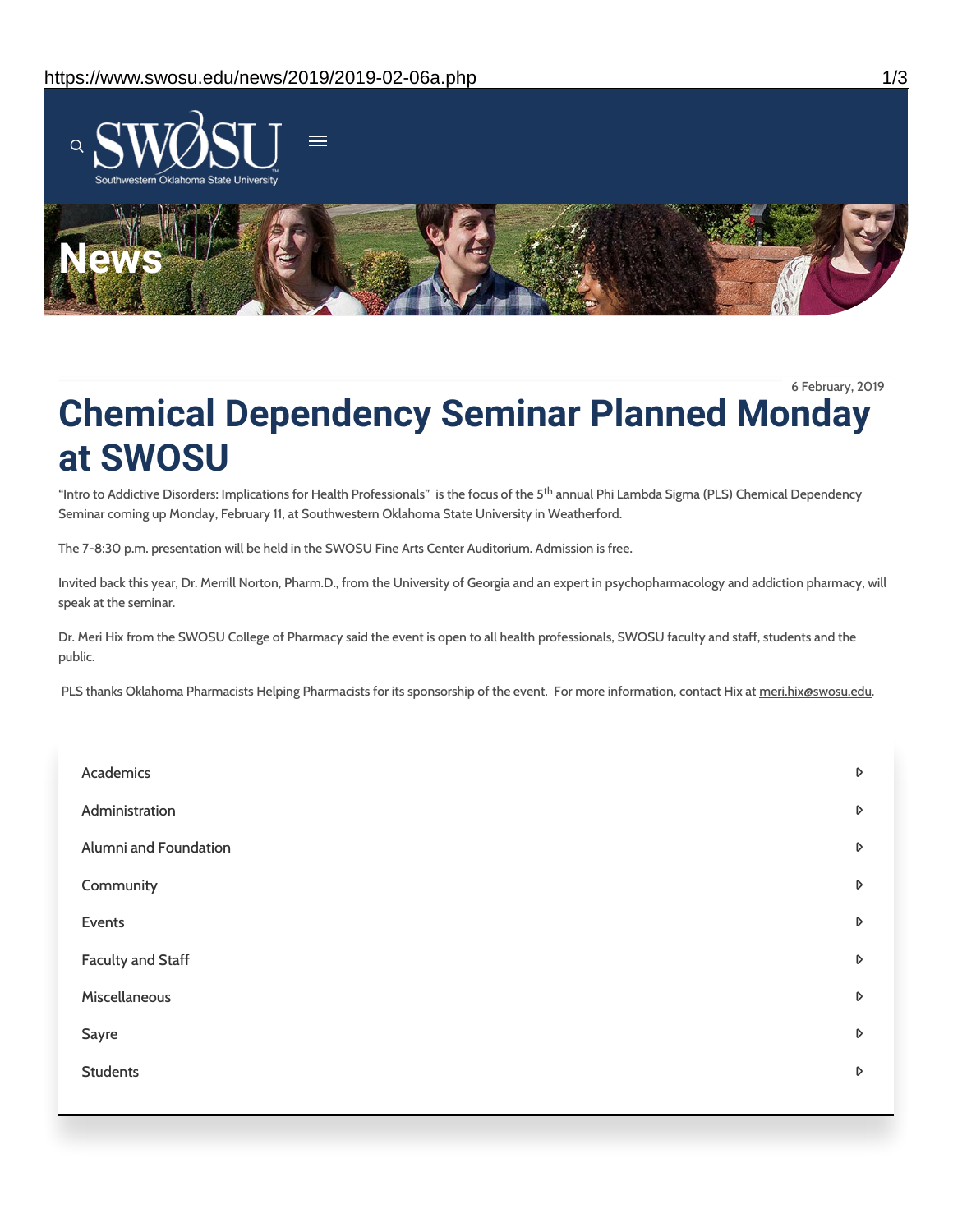| <b>Archive Links</b> |   |
|----------------------|---|
| 2018                 | D |
| 2019                 | D |
| 2020                 | D |
| Archive              | D |
|                      |   |



### Weatherford Campus

100 Campus Drive Weatherford, OK 73096

### Sayre Campus

409 E Mississippi Ave Sayre, OK 73662

Connect to Us

fyom

Contact [Information](https://www.swosu.edu/about/contact.php) [University/Facility](https://www.swosu.edu/about/operating-hours.php) Hours [Campus](https://map.concept3d.com/?id=768#!ct/10964,10214,10213,10212,10205,10204,10203,10202,10136,10129,10128,0,31226,10130,10201,10641,0) Map Give to [SWOSU](https://standingfirmly.com/donate) Shop [SWOSU](https://shopswosu.merchorders.com/)